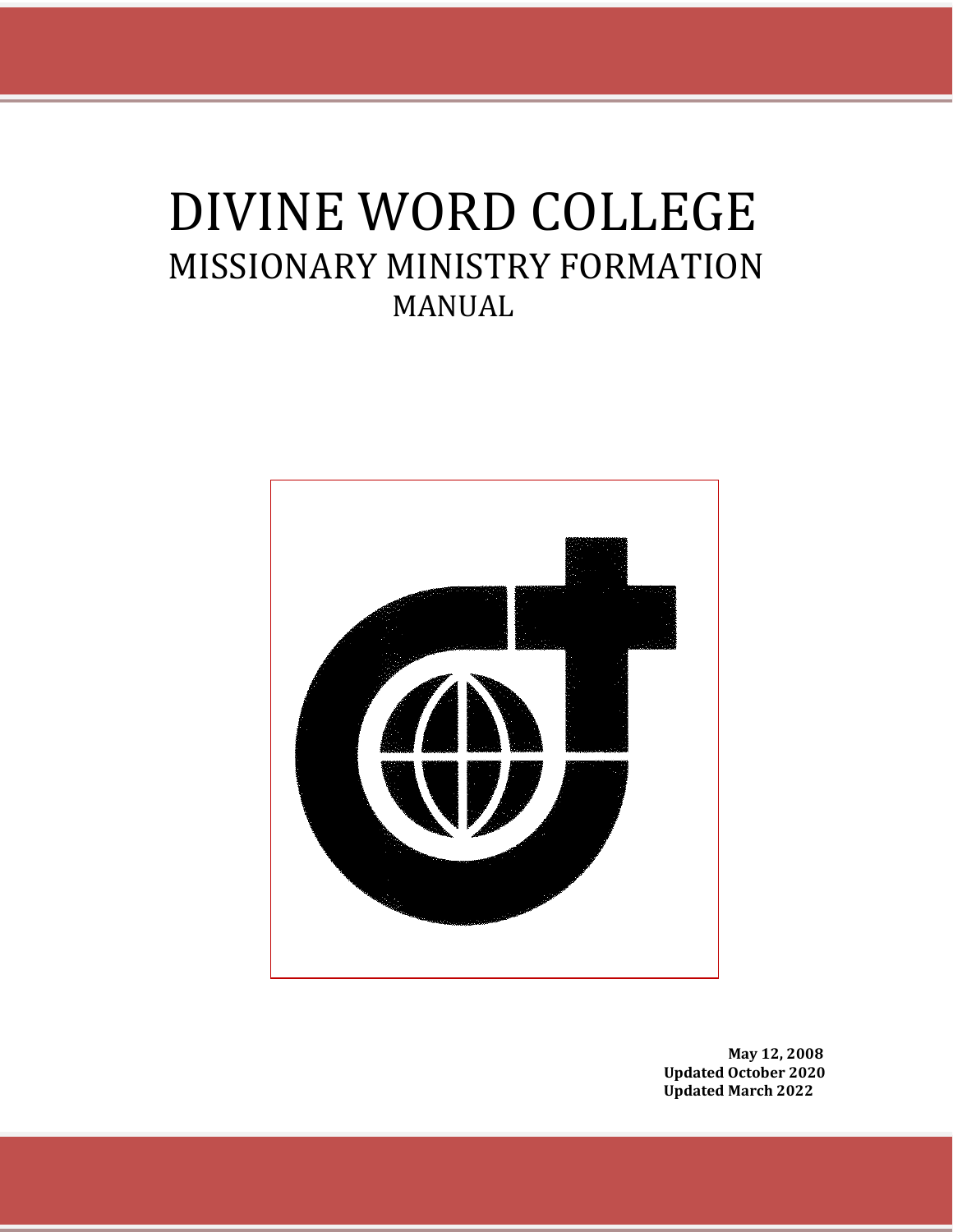## **TABLE OF CONTENTS**

|                                                    | Page |
|----------------------------------------------------|------|
| <b>Mission Statement</b>                           | 4    |
| <b>Introduction: Missionary Ministry Formation</b> | 4    |
| <b>Initial Ministry Skills</b>                     | 5    |
| <b>Vocational Awareness for Ministry</b>           | 5    |
| <b>Educational Purpose</b>                         | 6    |
| <b>Principles</b>                                  |      |
| <b>Coordinator of Missionary Ministry</b>          | 8    |
| <b>Guidelines</b>                                  | q    |
| <b>Policies</b>                                    | 11   |
| <b>Evaluations of Students</b>                     | 12   |
| <b>Evaluation of Program</b>                       | 13   |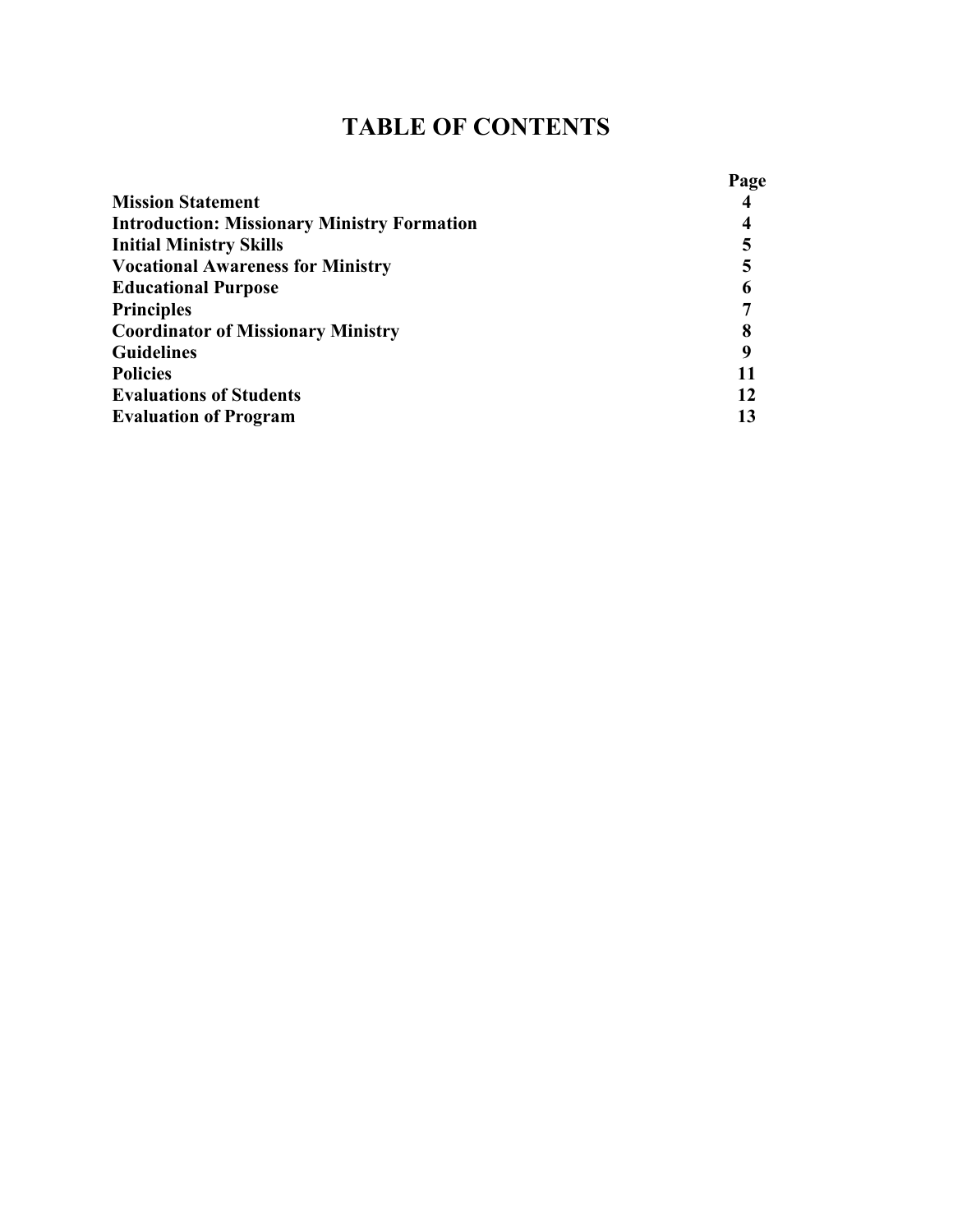### **MISSIONARY MINISTRY FORMATION MANUAL FIELD EDUCATION PROGRAM**

#### **DIVINE WORD COLLEGE**

The Religious Formation Program (RFP) of Divine Word College (DWC) includes as an integral element the program of apostolic formation generally known as the Missionary Ministry Program. Because of the importance of this program to the college seminary, all students and faculty are expected to make themselves aware of the Mission, Principles, Guidelines and Policies as well as the Program Requirement of this program. Each student is involved in the ministry from the first semester on and every faculty member shares a concern that the Ministries Program contribute positively to the education and formation of each student as part of their preparation for priesthood or brotherhood in the Society of the Divine Word or as religious.

#### **MISSION STATMENT**

The Divine Word College Religious Formation Program aims to foster within candidates a religious missionary vocation. The Program encourages the development of a candidate's intellectual capability, their spiritual gifts, their growth in community and ministerial skills. This occurs within a community intentionally intercultural and shaped by the missionary spirituality of the Society of the Divine Word (SVD). The Program nurtures in candidates a life-long commitment to serving God's people.

#### **INTRODUCTION: MISSIONARY MINISTRY FORMATION**

#### **Allows the candidate to begin to develop their ministry skills and to apply their gifts and education to missionary services.**

*In order that this vocation can develop fully, formation must be integral, rooted in one's own culture, community-forming, directed towards apostolic service and open to the needs of the world…(SVD Constitutions,502)*

Besides the skills and knowledge requisite for mission, the Religious Formation Program offers opportunity for applying these tools in concrete activities within a Christ-centered community. This practical service helps the candidate see how their coursework and other activities fit in with a vocation to religious life.

Careful preparation, supervision and support, reflection and evaluation characterize the service experience. Challenges inherent in working with people of differing socioeconomic or cultural groups offer significant opportunities for growth. The structure of the program helps educate the candidate about their own areas for growth, and help them develop critical insight and sound judgment. The process further stimulates the candidate's desire for service as they learn of the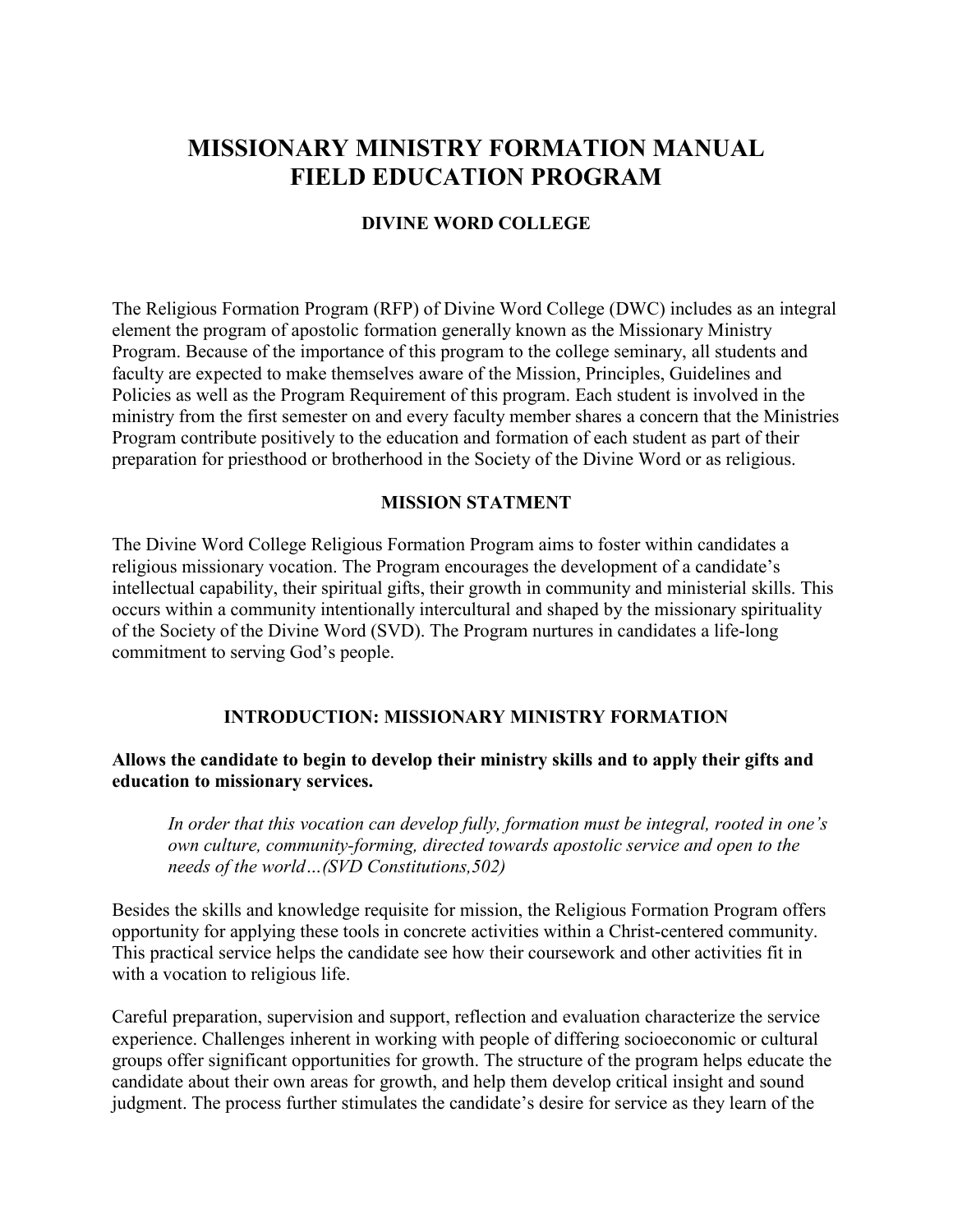needs of the world and their own gifts in meeting those needs. It promotes the development of each student through active involvement in several different kinds of service throughout their years at the College.

The candidate begins to develop awareness of their own gifts and how these may be applied to the missionary endeavors of the Society of the Divine Word and of the Church. In the future the candidate will use their gifts to lead the Christian Community in worship and proclaim the Good News. Their gifts may lie in community organization or in the practical skills necessary to sustain a local church and community life. At the College level, the candidate begins to become aware of what will be required of them as a future religious missionary. Growth in missionary ministry involves establishing initial ministry skills and developing awareness of what may be required of them in mission.

#### **Initial Ministry Skills**

The College provides opportunities for ministry which are often intercultural experiences for the candidate. These experiences are evaluated with the candidate's supervisor and are shared in reflection with their formation group twice a semester. The candidate completes an end of the year self evaluation of their own ministry efforts both within and outside the College.

Initial skills for ministry are measured through the candidate's willingness to go beyond simply meeting their own needs to extending themselves to be of genuine service to others. They exhibit this through their willingness to volunteer for common activities as their gifts allow. The student is willing to explore skills and activities they may not have tried before because they realize their development may be helpful in communal missionary life. The candidate shows responsibility and commitment to do their best in carrying out community assignments. They develop confidence in completing assigned tasks and taking initiative.

#### **Vocational Awareness for Ministry**

By awareness, the candidate is able to come to a theological reflection, both oral and written, of their ministerial experiences and how they might be a lived reality of the Gospel message. Satisfaction and growth in ministry in the context of the theological reflection become important components for vocational discernment. Along with their formation group and their Formation Director the candidate takes a realistic look at their faithfulness in fulfilling various ministries both within and outside the College.

The College provides opportunities for the candidate to clarify their vocational call. There are opportunities to interact with Divine Word Missionaries who have served in other parts of the world. The candidate experiences first-hand the celebration of Mission Sunday and the College environment that constantly speaks to mission and its centrality in the Church. Through formation groups and interviews, the candidate also reflects on their behaviors and how they reflect their awareness of themselves as a religious missionary.

The candidate's self-evaluation and their reflection with their formation group and Formation Director provide a gauge of their understanding and sense of their vocation. Work-study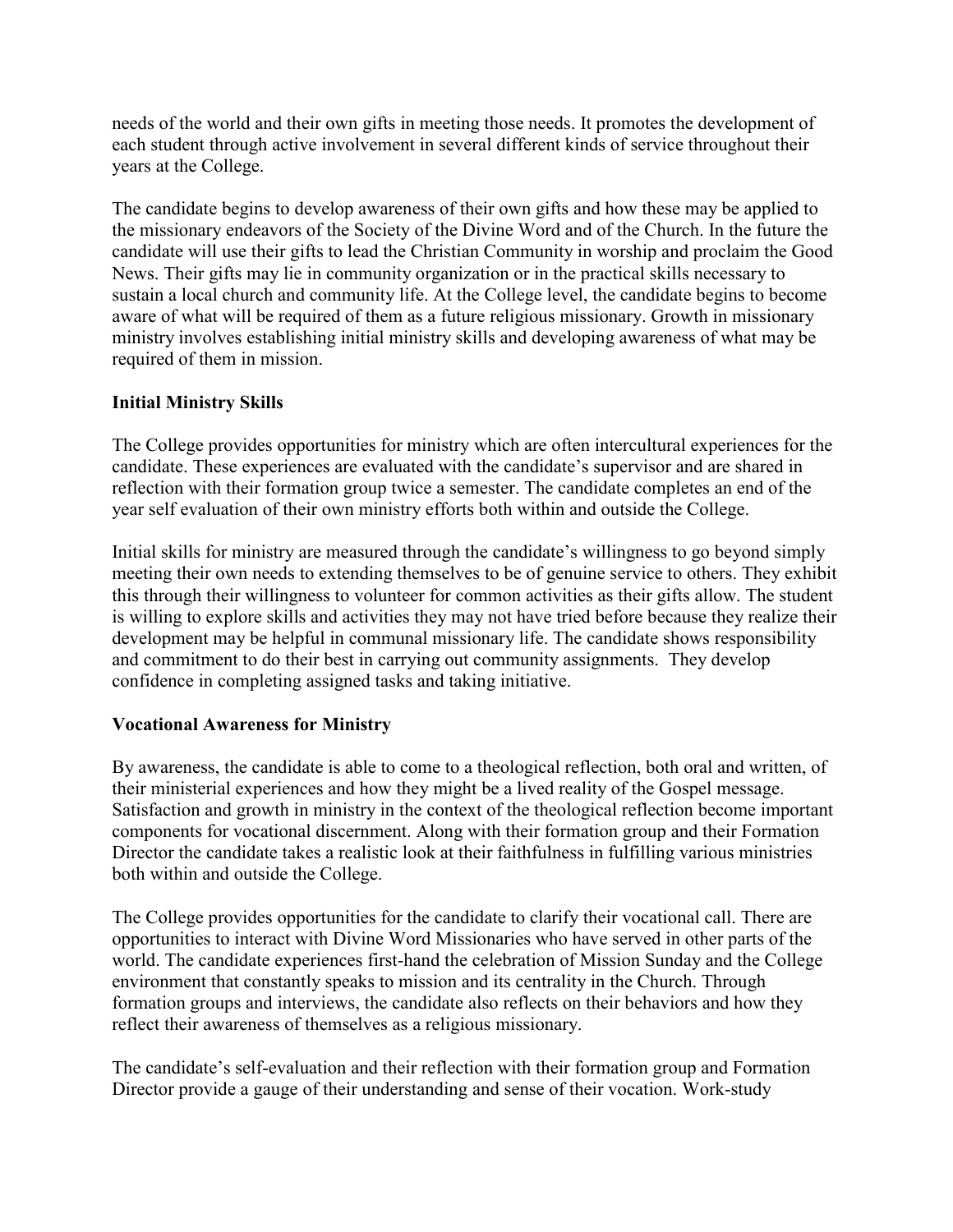evaluations provide evidence of their faithfulness to basic community responsibilities. Participation in campus activities shows their willingness to go beyond minimum expectations.

#### **Educational Purpose**

To support the educational purpose, both theoretical and practical knowledge are necessary. Theoretical knowledge of the human condition in a variety of expressions is made available through such basic courses as: Introduction to Sociology, Introduction to Psychology, and Introduction to Cultural Anthropology. Theoretical knowledge from other courses in the candidate's curriculum is also put into practice in the experience of missionary ministry. In this way, different areas of study come together to illuminate the educational experience. The courses mentioned above serve also as preparation for the interaction that takes place in the missionary ministries. While this practical experience is not primarily directed toward developing skills in a particular area, it does help to stimulate the desire for greater understanding while developing a critical sense and sound judgment.

The Program of Priestly Formation states, "College seminaries should provide a required program of apostolic activity, under the direction of a qualified director, who has faculty status. Evaluation of college seminarians should include consideration of their performance in pastoral formation programs. They should be encouraged to understand the relationship of their apostolic activity to their personal, spiritual, and academic formation as well as their ongoing discernment of a priestly vocation." (#256, Program of Priestly Formation, Fifth Edition)

Another purpose of the Missionary Ministry Program at DWC is to facilitate the growth of maturity in education, commitment and service in a manner that helps to prepare the college candidate for the missionary ministry of the Society of the Divine Word.

The Missionary Ministry Program offers a unique opportunity to help bridge and integrate the academic and formation departments while becoming, alone with every other program if the College, part of the foundation so necessary for the future missionary apostolate.

*At every stage of their education, seminarians should dedicate part of the time to apostolic activity. The goal of such efforts is that life and study, prayer and apostolate may form an organic unity. Purposeful planning, supervised implementation and final evaluation are necessary if these efforts are to be successful. Their planning and implementation can be entrusted to a qualified director. (The constitutions of the Society of the Divine Word, # 516.2)*

To be a good missionary requires that one first be a well-developed and healthy human being. A variety of experiences rather than an intensive experience is desirable. This is only possible in the large community setting and takes place in parishes, hospitals, shelters, nursing homes and homes for the handicapped and other environments, thereby earning the name "field education".

The Missionary Ministry Program is Formational as well as educational because it has a particular impact not only on the intellectual development of the college candidate but upon their spiritual, social and human development as well. The movement from a theoretical commitment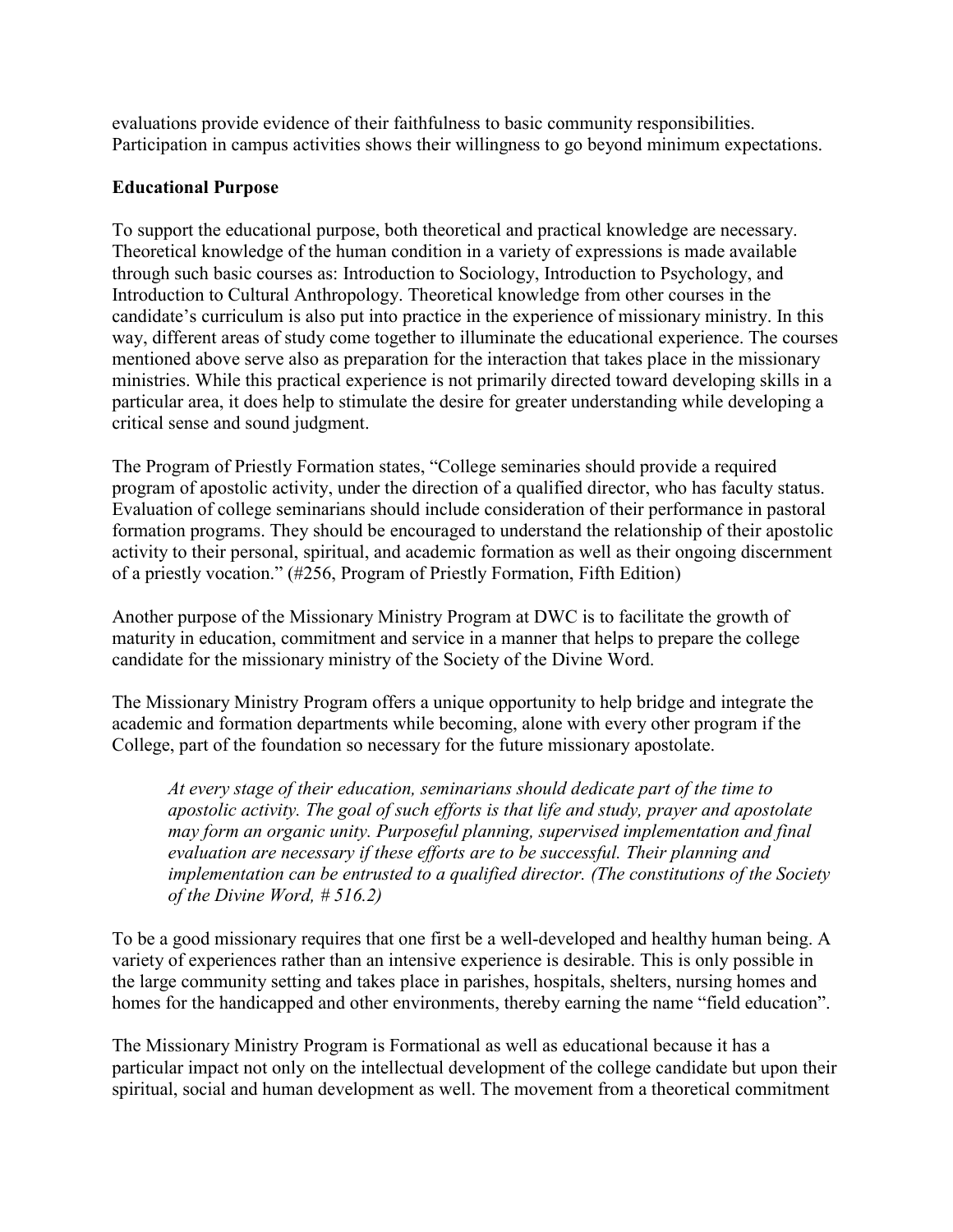to service to practical involvement is challenging and demanding: sometimes-tedious situations raise significant spiritual questions about the cost of discipleship that may lead to significant growth. The experience of working with the elderly, teenagers, children, the handicapped, and the poor of varied socioeconomic groups offers significant opportunities for growth in communication skills and social interaction.

The educational and formational aspects of the Missionary Ministry Program at Divine Word College Seminary have a common aim: to help prepare students to be effective missionaries. This preparation is graduated one emphasizing at the college level human experience and personal development and pastoral experience that become the focus in the field of education programs after first vows. The College program attempts to put down a solid foundation of knowledge of people, knowledge of self, as well as spiritual and personal formation upon which the missionary's ministries life can be build. It is true that the means by which the ministries activities program achieves its goal are through the activities of Christian service well worth doing for their own sake, but their accomplishment is not the primary goal of the program. The primary goal is the education and formation that is achieved by the college level student in doing these acts of Christian service over a period so that they might be better prepared for a lifetime of service as a missionary.

#### **PRINCIPLES**

Every program of field education that is part of ministry formation will include three elements: **adequate preparatio**n through theoretical understanding and training in the necessary skills in order to do the work effectively, **sufficient assistance and supervision** during the ministerial experience itself to enhance the learning of the student and **appropriate reflection and evaluation** during and after the experience to establish and clarify what has been learned and how it has affected the candidate's growth in their vocation toward ministry in the Church.

Doing ministry is an important part of missionary formation. Therefore, active and cooperative participation is expected of every college student. As with other programs of the College, ministry activities have a claim to a certain amount of the candidate's time each week and they are accountable for their ministry activity work as they are for other areas of college life.

#### **COORDINATOR OF MISSIONARY MINISTRY**

1. The Coordinator of the Missionary Ministry Program is recommended jointly by the Vice President of Formation and the Vice President for Academic Affairs and is appointed by the President. The Director is ex officio a member of the Formation and Student Life Committee.

#### 2. **Rights and Duties**

2.1 The Coordinator of the Missionary Ministry Program is in charge of all Ministry Activities of the College, including Field Education Programs (in summer and during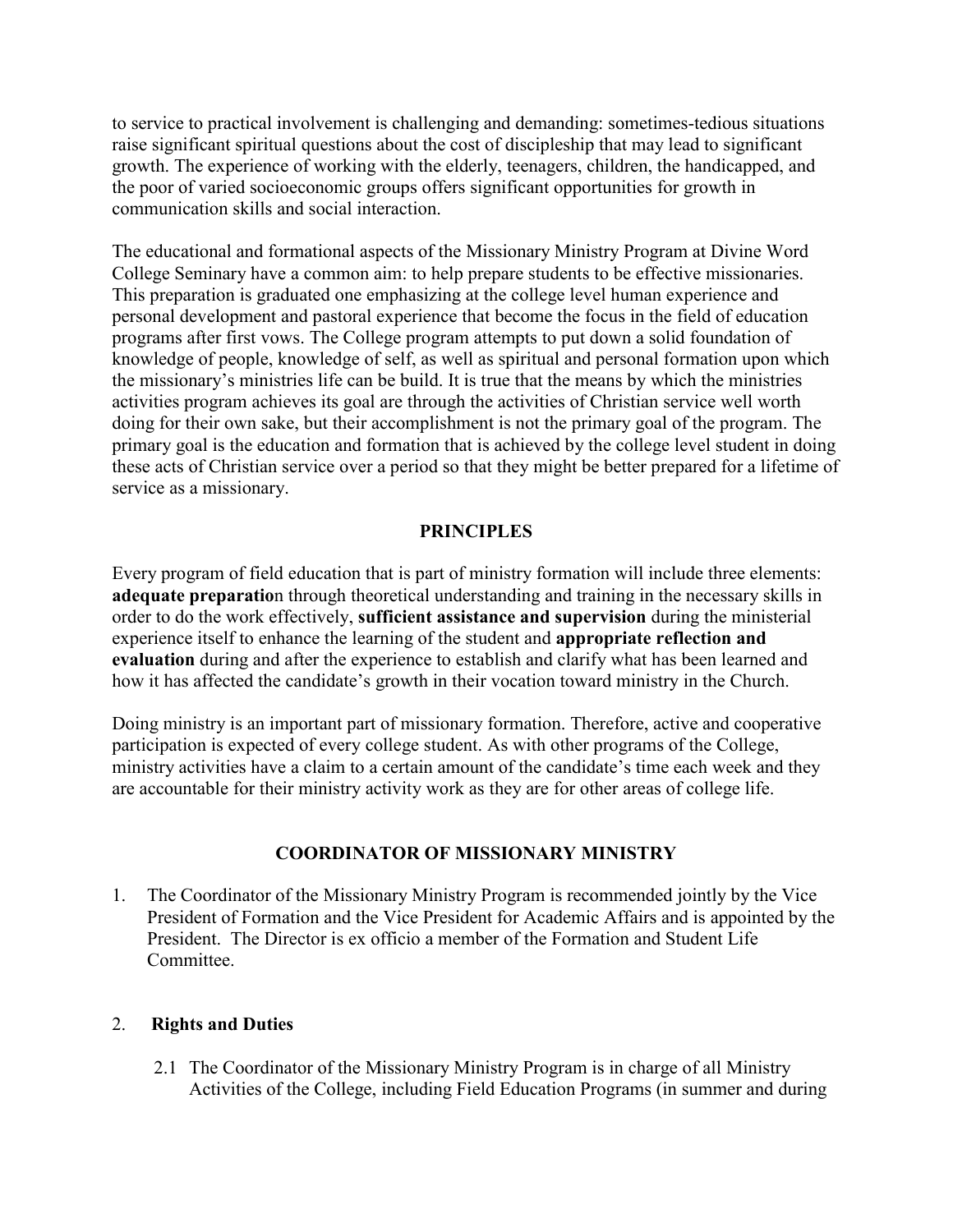the school year) so that students engage effectively in appropriate programs, reflect upon their work and gain deeper insights into the mission of the Church in the modern world (PPF 432, 435, 436, 1992, p. 80).

- 2.2 The Coordinator of the Missionary Ministry Program works with the Dean of Students and the Vice President for Academic Affairs in the implementation of the Missionary Ministry Program.
- 2.3 The Coordinator of the Missionary Ministry Program evaluates each student at the end of the year
- 2.4 The Coordinator of the Missionary Ministry Program is accountable to the Vice President for Formation.

The Coordinator of the Missionary Ministry Program works with coordinators at the different sites who implement their respective programs. It is the responsibility of the Coordinator of the Missionary Ministry Program to facilitate the necessary preparation, supervision, and reflection of the field education programs.

Various types of ministries are offered throughout the year as opportunities for the experience of Christian witness and service. There are also other opportunities during vacation periods for more extended ministries, especially in a cross-cultural setting.

Students participate in field education programs that are already established in parishes, institutions and other organizations. The student serves under the trained personnel who are responsible for these on-going programs. In no case is the student to be the person responsible for direction and operation of the parish program, or total program of the institution or organization.

Voluntary involvement on the part of students in other off-campus activities of a service nature is highly recommended but is not part of the Ministries program.

#### **GUIDELINES**

The Missionary Ministry Program should provide students with experiences of service that will promote their growth as mature persons and as active Catholics. It achieves this goal in a particular way by exposing college students to authentic experiences of Gospel living. At the college level, ministries are in its initial stages.

With this in mind, the Missionary Ministry Program at Divine Word College Seminary is so structured that a student may gain a varied experience over the four-year period of college formation. The emphasis is on human experience rather than ministerial experience and the college works in conjunction with the many volunteer programs that exist in the immediate geographical area.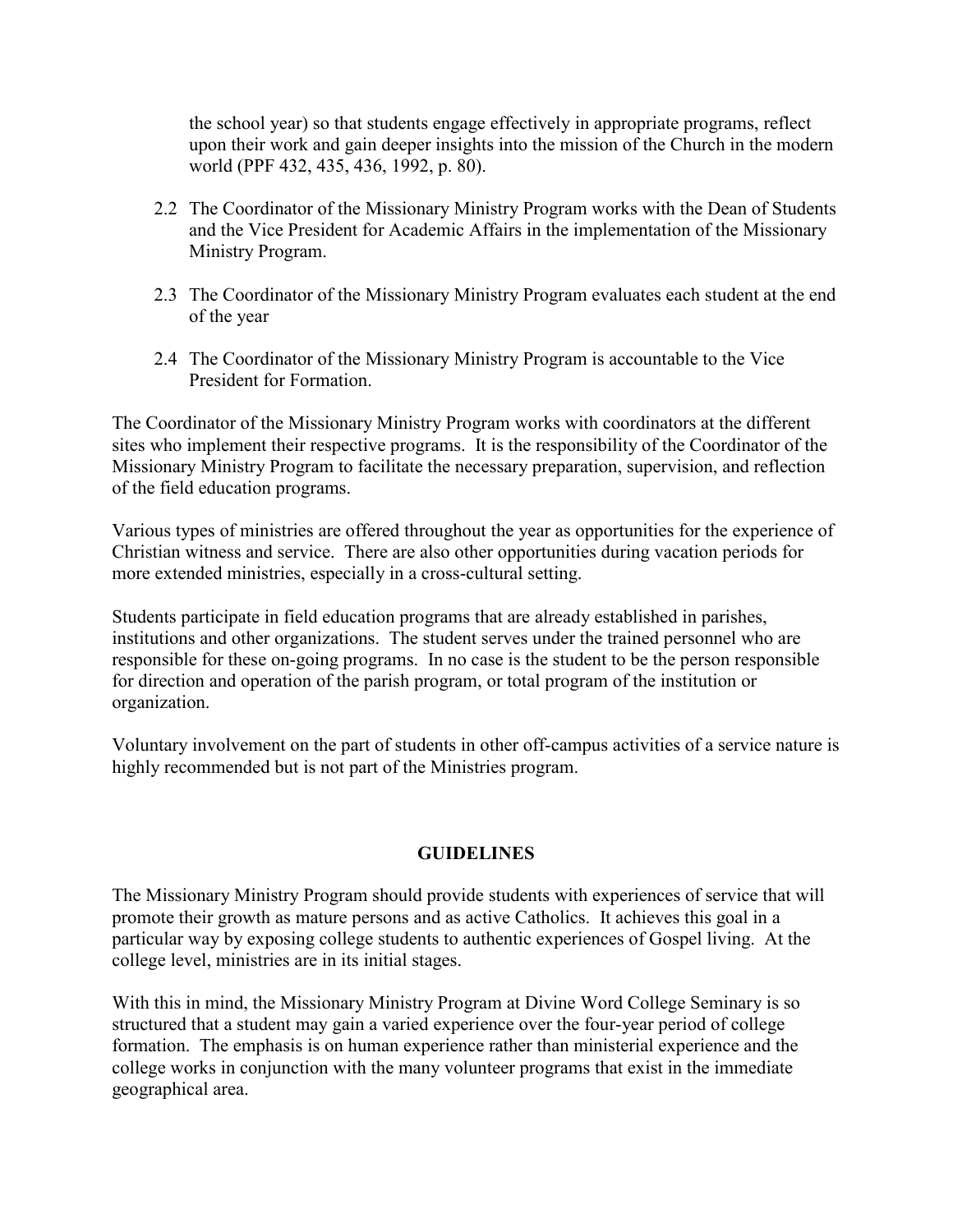While beginning ministry experience should involve an element of choice by students, a variety of service experiences often proves more helpful than an intense introduction to any one ministry activity. In general, ministry placements should progress from simpler experience with limited objectives for beginners to more complex involvements for experienced students. There should always be on-site supervision and evaluation. (#248, Program of Priestly Formation, Fifth Edition)

The student is offered choices in experiences and is guided by the Coordinator of the Missionary Ministry Program and the Formation Director who look to a variety of experiences over the four years rather than any one intensive experience.

The basic formation must be rooted in the cultural and spiritual milieu of the country and derive inspiration from the acceptable religious traditions of the people. (The Constitutions of the Society of the Divine Word, #504)

College ministerial experience should acquaint seminarians with the challenges of ordinary life which, in turn, call them to Christian service. In achieving this goal, the seminary may want to provide a broad introduction to varied situations in society, especially the condition of minorities, the underprivileged, and the homeless.

The program should strive to integrate the learning students experience from real human situations with the spiritual and formation direction they receive at the seminary. It should aim at:

- a. Broad acquaintance with the actual conditions of human life in society and difficulties of minority and underprivileged groups
- b. A ministries program which helps students gain an increased, practical sensitivity to Judaism, other Christian churches, and other religions, especially those which play a prominent role in the life of the local church.

The Missionary Ministry Program should be entrusted to a director with faculty status who has the responsibility for developing the program and evaluating the performance of the students. (#256, Program of Priestly Formation, Fifth Edition)

The four-year experience of doing ministry is structured so that a student in formation gains experience of a cross section of the needs in the social and geographical environment around Divine Word College Seminary and attempts to integrate their experience with the spiritual and academic formation they receive at the seminary.

The present options provide students with an experience of the aging process as they work in area nursing homes - these experiences vary from the very needy and mentally impaired elderly to those of more moderate means. In the hospital ministry of the area, the upperclassmen gain an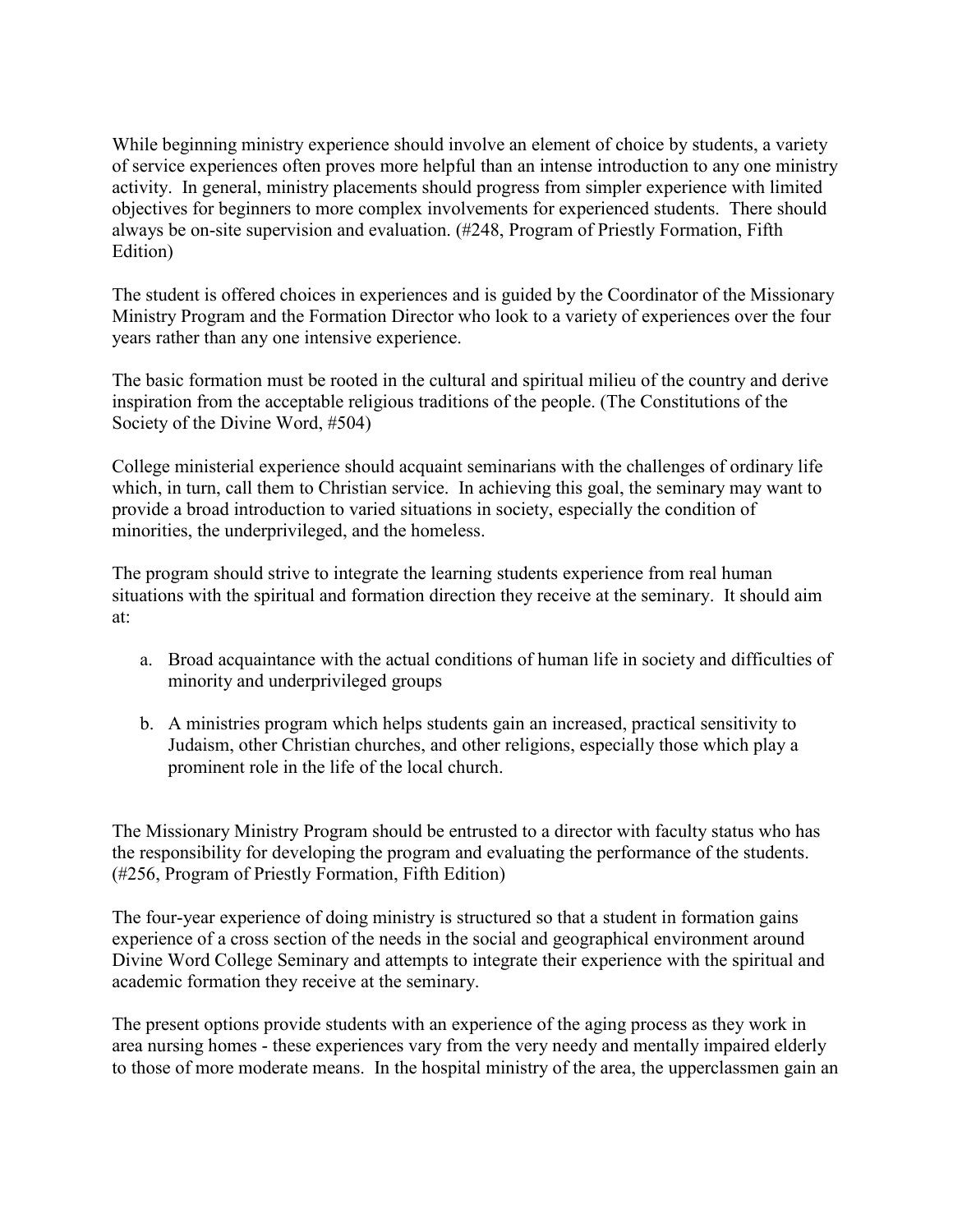initial experience in pastoral care and visiting the hospitalized. This experience broadens their acquaintance with the people of the rural area and poor of different economic groups.

Upperclassmen also have the opportunity to experience families in need at locations like the Dubuque Rescue Mission, the Catholic Worker House, and Maria House. These students gain insight into the needs of broken families and the hardship caused by economic difficulties in the area.

All students are required to take certain basic courses as part of their degree programs. Several of these are linked with and provide insights into the lived experience of the Missionary Ministry Programs. These courses enable them to learn, practice and reflect on certain skills that will be instrumental in their service activities from the first semester on through the four years at Divine Word College Seminary.

Through the special opportunity of the Intercultural Minor offered at Divine Word College Seminary, students take "Introduction to Cultural Anthropology" in which they are exposed to the different ways of life of peoples world-wide and to a cross-cultural understanding of the concept of culture and adjusting to human variability.

Reflection sessions on ministry are an essential part of the Missionary Ministry Program at Divine Word College Seminary. These sessions help the student to reflect on their own human development and on ministry within the missionary calling. The periods of reflection also help to integrate the theoretical and experiential knowledge that are part of a student's formation in the field of ministry.

The program is structured to allow for reflection on the one hand as part of the regular Wednesday night formation session and on the other hand, to allow for a small group reflection after each four-week unit of fieldwork. The knowledge of people, situations and themselves is gradually brought together over the four-year period in an on-going program of ministry.

#### **POLICIES**

- 1. Students are normally involved in their field education placement during the afternoon, the evening or on the weekends.
- 2. Students are expected to devote from two to five hours a week to their fieldwork depending on their placement, preparation and travel time. Any involvement beyond this is at the discretion of the student depending on their own interest and freedom from other responsibilities.
- 3. As far as possible, each field education placement will have professional supervisors on location. Students are encouraged to get to know the staff in charge at their location and to learn from them. They are to give them their cooperation and respect. These coordinators will be asked for an evaluation of the student's work and this will be included in the end of the year evaluation process together with the evaluation by the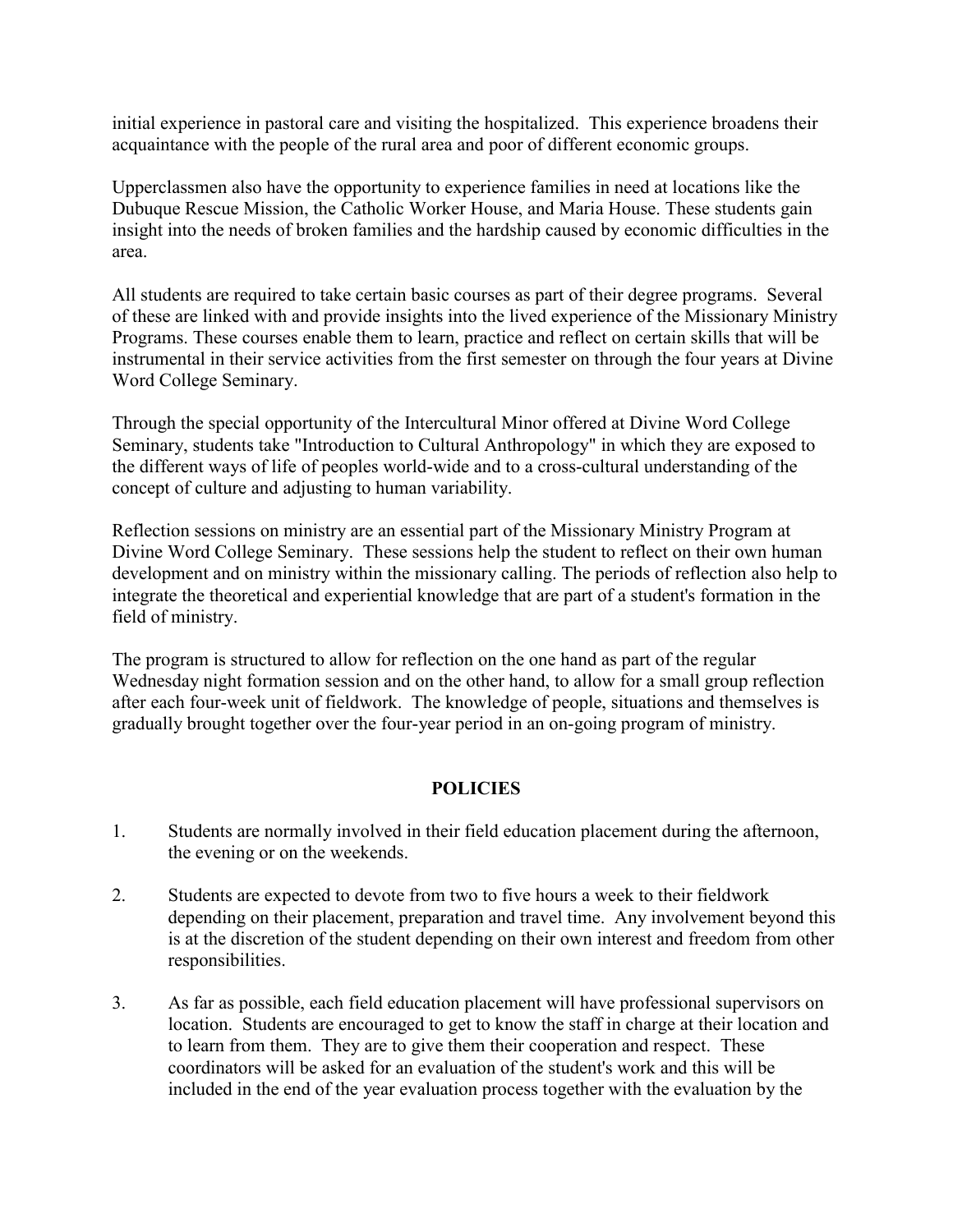Coordinator of Missionary Ministry Program. Coordinators are encouraged to share their evaluation of the students with the individual student to facilitate their learning but are free not to do so.

- 4. The Coordinator of Missionary Ministry Program or an Assistant Director will personally supervise students on site at least once a month in addition to the staff person from the parish, institution or organization who serves a supervisor/coordinator at the site. Students are expected to cooperate with this visit and use it as an opportunity for learning and reflection.
- 5. The Missionary Ministry Program covers all expenses incurred for transportation and other program related costs.
- 6. The minimal attire for apostolic activities will be slacks, shirt/sweater, street shoes and socks. If there is a need to vary this in a particular placement, the student should consult with the Coordinator of the Missionary Ministry Program. The staff supervisor/coordinator at the field education location should also be consulted if there is to be a change in dress.
- 7. Since the Missionary Ministry Program is an official activity of Divine Word College Seminary, all regulations in the Student Handbook concerning the use and possession of intoxicants and drugs are applicable during fieldwork and travel to and from fieldwork sites (Stud. Hand book 111).
- 8. Students are expected to participate in preparation, meetings, etc. as designated by the ministry program they are preparing for. They are also expected to participate in the designated reflection and evaluation meetings.
- 9. Students who enter Divine Word College Seminary begin their Missionary Ministry Program with the first-year program even though academically they may be at another level. If a particular student wishes to make an exception to what would normally be their field education placement because of previous experience or special reasons, they are to consult with the Director for approval. These adaptations must follow the principles of the ministry program, especially adequate preparation, sufficient assistance and supervision, and appropriate reflection and evaluation.

#### **EVALUATIONS OF STUDENTS**

The candidate begins to develop an awareness of their own specific gifts and how they may be applied to the missionary endeavors of the Society of the Divine Word and of the Church. The facets of missionary ministry is built around two core dimensions of development initial ministerial skills and awareness of what may be required of them in mission.

**Initial Ministerial Skills.** The College provides missionary ministries, which are often intercultural experiences for the candidate.